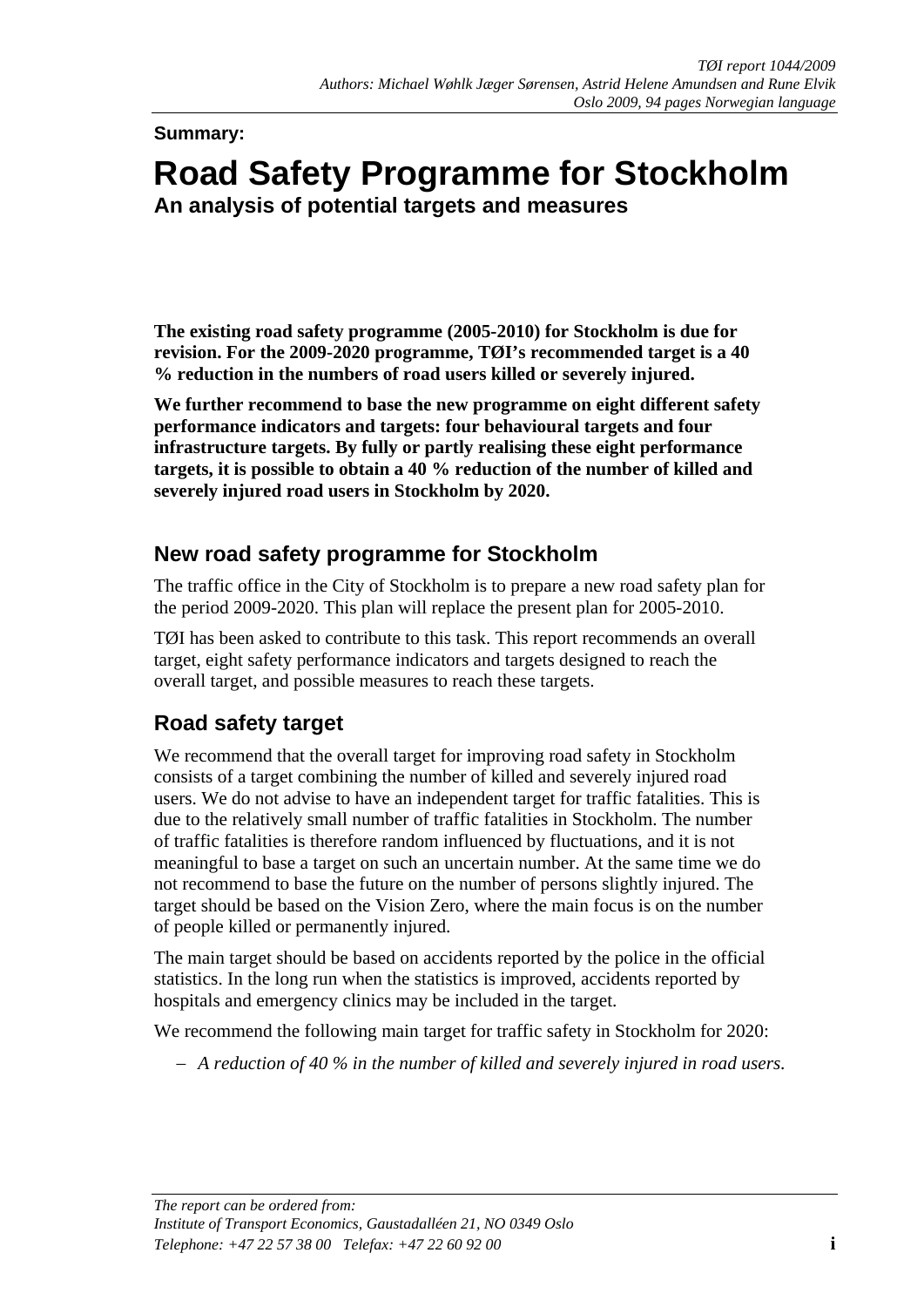The recommendation is based on a review of the national target for Sweden, the current target for Stockholm, present targets in eight other major Nordic cities, a trend analysis, and a calculation of the possible potential for reduction when fulfilling or partly fulfilling eight different safety performance targets. If all the recommended eight performance targets are fulfilled or partly fulfilled it is possible to obtain a 40 % reduction in the number of killed and severely injured road users.

A target based on 33-50 % reduction is also realistic. A target value of 40 % will be even more realistic if the road safety programme is supplemented with other traffic measures than just the ones suggested together with the eight performance targets, and if the development in society is favourable in the coming years.

## **Eight safety performance indicators and targets**

Road safety performance indicators are stepping stones that will help to fulfil the main target.

TØI recommends management by safety performance indicators in future traffic safety policy in Stockholm. This is due to the fact that traffic accidents to some degree are random events, and changes in the number of accidents from one year to the next is partly random. The number of injured road users one specific year will therefore not always give a good indication of progress in improving road safety. The use of safety performance indicators can more easily be used to evaluate annual changes. Management by safety performance indicators is already used in the Swedish national road safety programme.

The safety performance indicators and targets in the road safety programme for Stockholm should refer to both infrastructure and road user behaviour, and be based on factors that the Traffic office in Stockholm are able to influence.

We recommend to base the programme on the following eight performance indicators: 1) speed, 2) safety belts, 3) cycle helmets, 4) alcohol, 5) the standard of the main roads, 6) the standard of the local roads, 7) management and maintenance and 8) strategy for heavy goods vehicles. Table I gives an overview of these indicators, and the proposed target values for each of these indicators.

Reducing speed is the performance target with the highest potential for reduction in the number of persons killed and severely injured. If the performance target for speed is realised, a 29 % reduction in the number of persons killed and severely injured is possible. The performance targets: safety standard on main roads, increased use of safety belts and reduction of driving under influence of alcohol all have a potential to reduce the number of killed or severely injured road users by 6-9 %.

In our analysis, just the accidents in the official statistics are included. Since the official statistics do not include all accidents, the actual potential for reductions can be somewhat higher than indicated in table 1.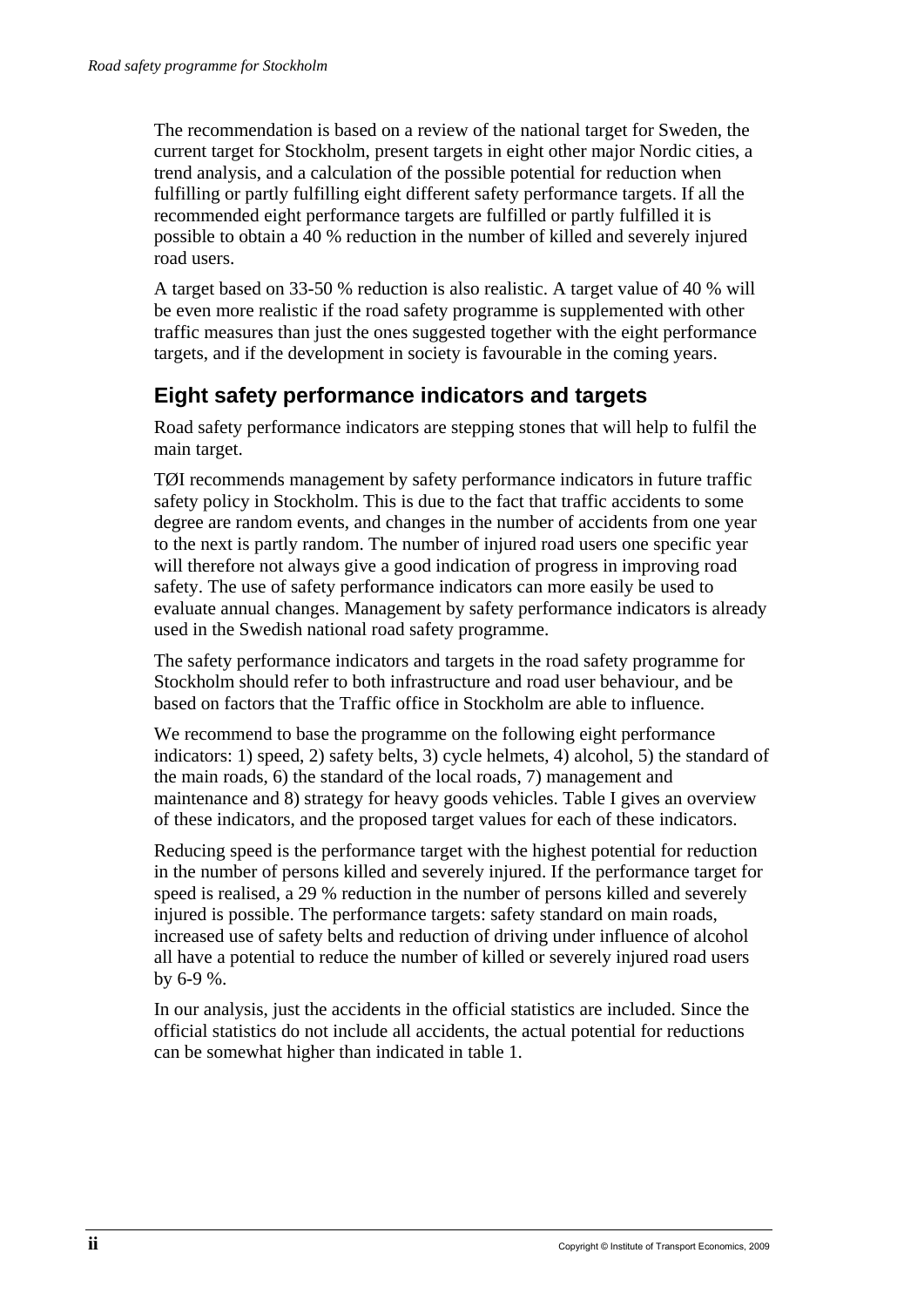| <b>Indicator</b>                     |                                                                      | Current<br>condition | Target:<br>2020     | <b>Potential:</b><br>2020 |
|--------------------------------------|----------------------------------------------------------------------|----------------------|---------------------|---------------------------|
| <b>Speed</b>                         | Proportion in compliance with the<br>speed limits                    | 20-70 %              | 98 %                | 29 % (26-33 %)            |
| <b>Safety belts</b>                  | Belt use in front seat                                               | 92%                  | 98 %                | $7\%$ (5-9 %)             |
| <b>Cycle helmets</b>                 | Helmet use all ages                                                  | $\approx 65 \%$      | 80%                 | $2\%$ (1-2 %)             |
| <b>Standard main</b><br>road         | Proportion of safe crossings                                         | Presumed 20 %        | 80%                 | $9\%$ (5-13 %)            |
| <b>Standard local</b><br>road        | Proportion of safe crossing for<br>cyclists and pedestrians          | Presumed 25 %        | 75 %                | $2\%$ (1-3 %)             |
| <b>Management and</b><br>maintenance | Management and maintenance of<br>tracks for cyclists and pedestrians | Current<br>standard  | Optimal<br>standard | 1 % $(1-2 \%)$            |
| <b>Alcohol</b>                       | Proportion of traffic consisting of<br>sober drivers                 | 99,76                | 99,9                | $6\%$ (5-7 %)             |
| <b>Heavy goods</b><br>vehicles       | Safety strategy for heavy duty<br>vehicles                           | No strategy          | Strategy            | $2\%$ (1-3 %)             |

*Table I. Recommended safety performance indicators and targets for Stockholm, and their potential to reduce the number of killed and severely injured road users in 2020. Parentheses indicate the result of a sensitivity analysis.* 

TØI report 1044/2009

### **Combined potential for reduction**

The combined potential for reduction cannot be found just by adding the estimated potentials for each of the performance indicators, because one accident cannot be "prevented more than once". The combined potential for reduction is estimated as one optimistic estimate, one conservative estimate, and one estimate combining the optimistic and the conservative estimate. The optimistic estimate indicates a reduction of the number of killed and severely injured road users by 48 %. The conservative estimate indicates a 37 % reduction. The best estimate based on these results probably is a reduction of 42 %.

These estimates are bases on different assumptions regarding the present situation in Stockholm. The exactness of the estimates therefore depends on how correct the assumptions are.

To evaluate the quality of the original estimate, we also have performed estimation of 13 other cases:

- − *Sensitivity analysis:* Two cases (pessimistic and optimistic)
- − *External effects:* Three cases (different degrees of reduction combined with the effect of the road safety programme)
- − *Different scenarios:* Eight different scenarios (different degrees of fulfilment of the performance targets and different degrees of external effects).

For each of the 13 cases an optimistic, a conservative and a mean estimation were performed. The mean estimate varies between 30-57 %.

Two of the scenarios were made in dialogue with the Traffic office in Stockholm. They were asked to indicate which level of achievement for the performance indicators they found realistic to achieve by 2020 in Stockholm. In one of these